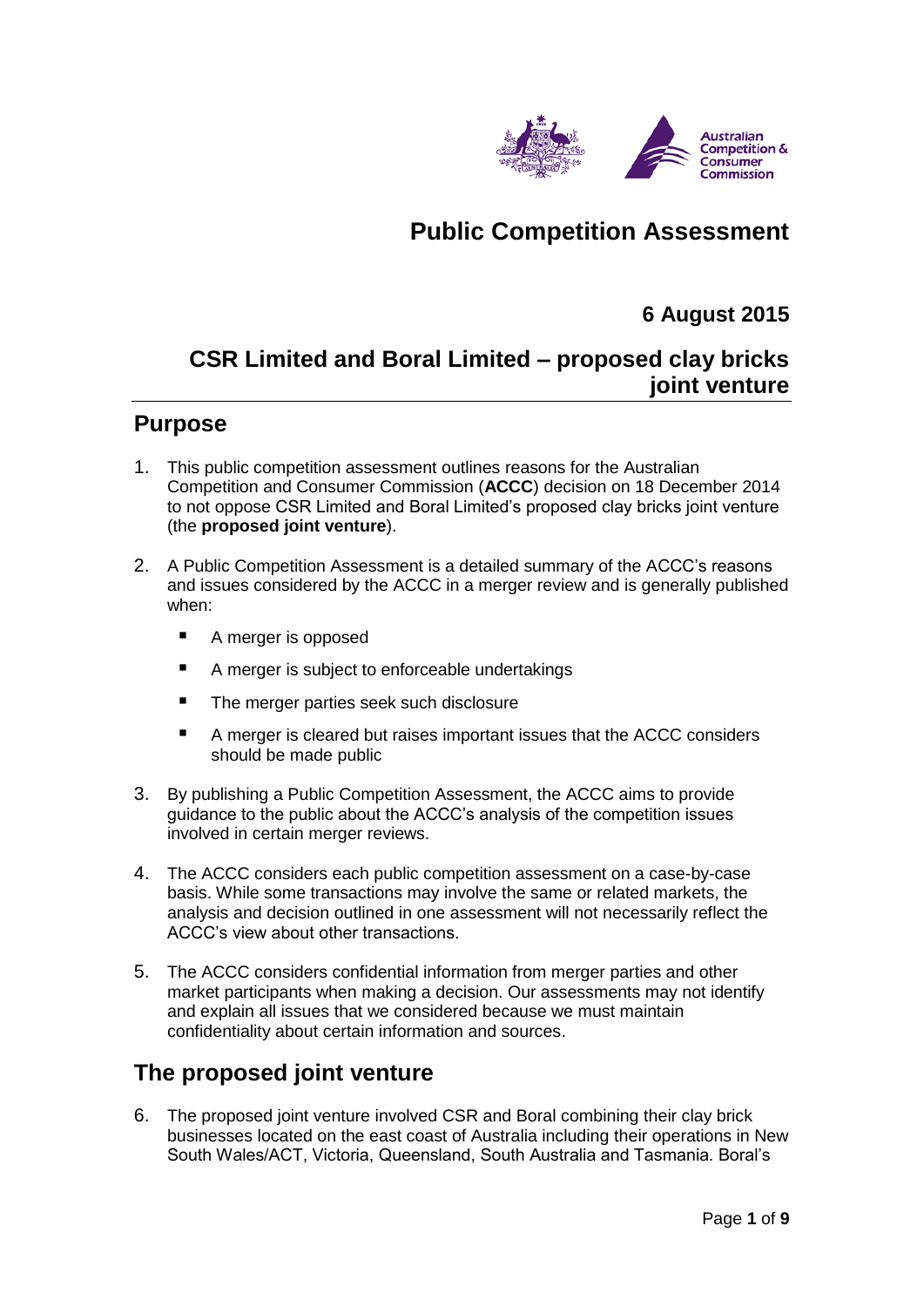clay brick operations in Western Australia do not form part of the proposed joint venture. The joint venture entity will be 60% owned by CSR and 40% owned by Boral.

- 7. The proposed joint venture comprised the manufacture, marketing and supply of clay bricks, as well as associated clay sourcing activities. Under the proposed joint venture, CSR and Boral will no longer offer separate clay brick product ranges or compete on price or other terms of supply to customers in eastern Australia.
- 8. The joint venture parties also each supply building products such as plasterboard, insulation solutions and roof tiles, however these other building products are not part of the proposed joint venture.

# **The ACCC's decision**

- 9. On 18 December 2014, the ACCC announced its decision not to oppose the proposed joint venture. The ACCC decided that the proposed joint venture would be unlikely to have the effect of substantially lessening competition in contravention of section 50 of the *Competition and Consumer Act 2010* (the **Act**) in state markets for the supply of clay bricks.
- 10. The ACCC considered that, in comparison to the status quo, the proposed joint venture would raise significant competition concerns. However, based on detailed information provided by Boral and other parties, the ACCC was satisfied that it was likely that Boral and the key assets would leave the relevant markets if the proposed joint venture did not proceed.
- 11. The ACCC did not consider a future with the proposed joint venture to be substantially less competitive than a scenario in which Boral would close its brick plants and exit the relevant markets. In either scenario, the ACCC considered it likely that the three major brick suppliers in the relevant markets would be reduced to two.
- 12. Further details regarding the ACCC's reasoning are provided below.

### **The parties**

#### CSR Limited

- 13. CSR supplies various building products including plasterboard, fibre cement, insulation, processed glass, autoclaved aerated concrete (under the Hebel brand name) and roof tiles.
- 14. CSR supplies clay bricks under the PGH brand and manufactures clay bricks at Horsley Park, Schofields and Cecil Park in NSW, Oxley in Queensland, and Golden Grove in South Australia. CSR also has 'mothballed' part of the clay brick manufacturing capacity at Cecil Park in Sydney and all the capacity at Bathurst in western NSW.

#### Boral Limited

15. Boral supplies building products and construction materials including plasterboard, fibre cement, insulation, concrete products, timber products and roof tiles.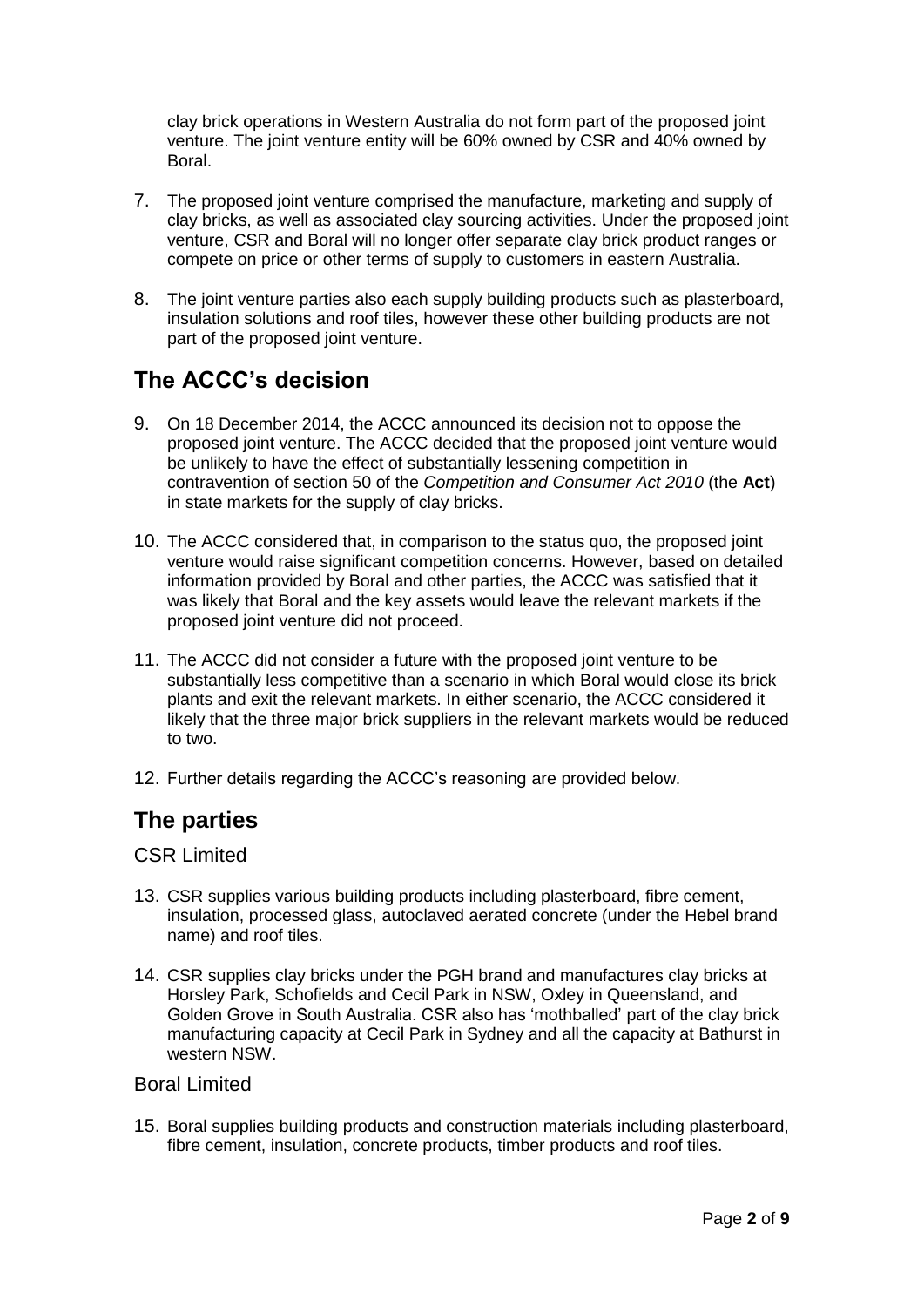16. On the east coast, Boral supplies clay bricks under the Boral Bricks brand and manufactures clay bricks at Bringelly and Albury in NSW, Darra in Queensland, Thomastown and Scoresby in Victoria. Boral also has mothballed all the clay brick manufacturing capacity at Badgerys Creek in NSW.

# **Other industry participants**

#### Austral Bricks

17. Austral Bricks is a subsidiary of Brickworks Limited. Relevantly, Austral Bricks supplies clay bricks which it manufactures at Horsley Park, Punchbowl and Bowral in NSW, Rochedale in Queensland, Wollert in Victoria, and Golden Grove in South Australia. At the time of the ACCC's review of the proposed joint venture, Austral Bricks also had mothballed part of its clay brick manufacturing capacity at Horsley Park in NSW, Rochedale in Queensland, and Golden Grove in South Australia.<sup>1</sup>

#### Other brick suppliers

18. There are a number of smaller brick suppliers active on the east coast. However, these are generally considered 'niche' players, with small capacities, a limited or speciality brick range and/or are not widely distributed. The largest is Selkirk, based in regional Victoria. However, all others supply negligible quantities in comparison to the three major brick suppliers. The ACCC's market consultation identified that smaller brick suppliers do not currently exercise significant competitive constraints on major suppliers, nor would they be likely to in the future.

### **Industry background**

- 19. Clay bricks are generally classified as:
	- $\blacksquare$  face bricks which are typically used on the exterior of a building and are manufactured in different colours and with different textures for aesthetic appeal, and
	- common bricks or 'commons', which are typically used where they will not be seen, particularly in foundations or for rendered facades, since they do not have a particular aesthetic appeal or surface treatment.
- 20. The clay brick production process commences with the mining and collection of clay. This clay is then mixed with water and dried before firing. Bricks are required to be 'fired' in kilns for between 10 to 40 hours depending on the kiln, type of brick to be produced and its appearance. Face bricks and common bricks are produced using very similar manufacturing processes, with minor variations to achieve different aesthetic qualities in relation to face bricks.
- 21. Clay brick supply is principally directed at low-rise residential construction, whereas commercial construction principally uses other materials, as does highrise residential construction. The ACCC's review was therefore focussed on the likely competition effects of the proposed joint venture in relation to low and medium-density residential construction.

 $\overline{a}$  $1$  The ACCC understands that Austral Bricks has recently recommissioned mothballed capacity at its Horsley Park and Golden Grove plants.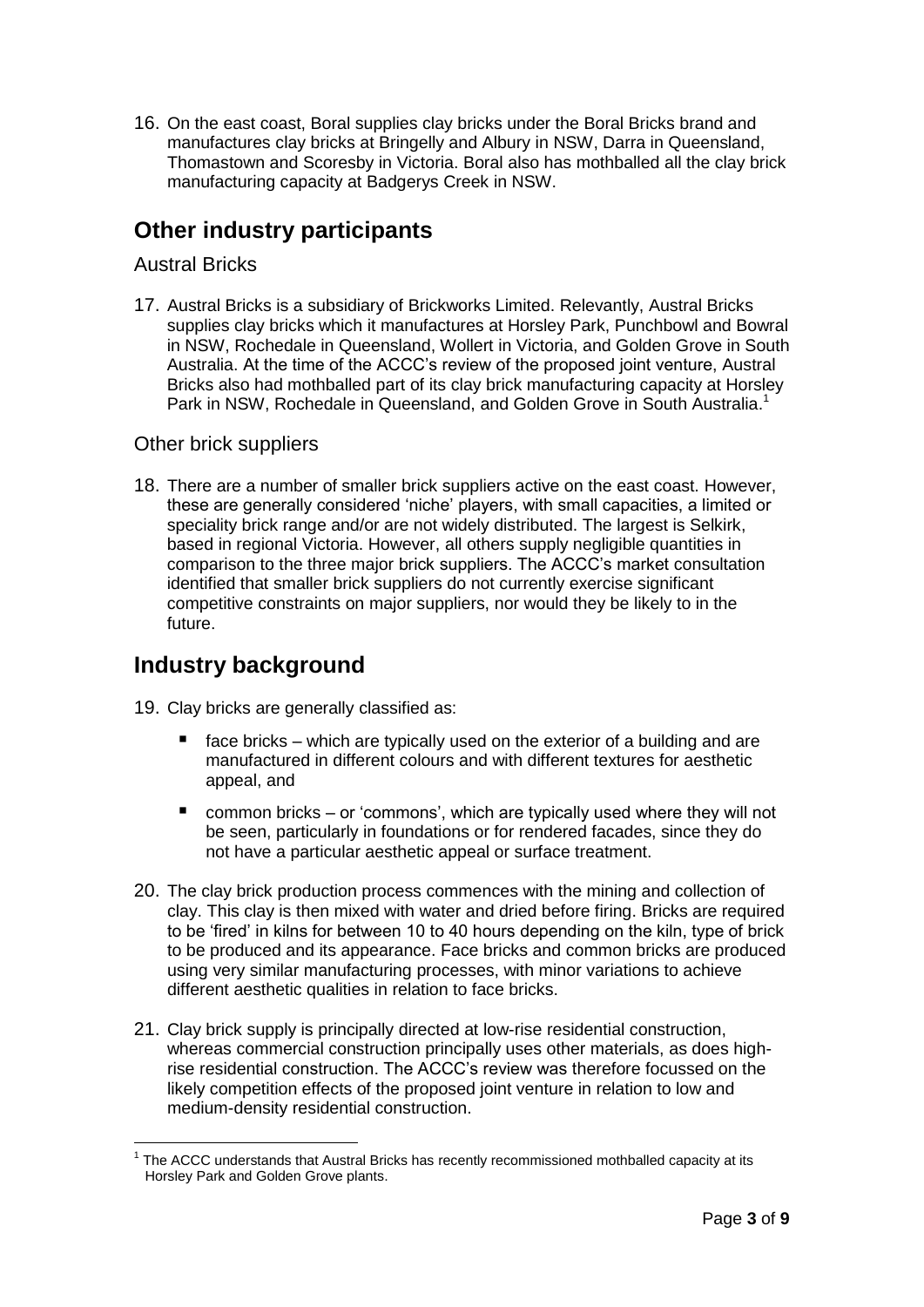# **Review timeline**

| <b>Date</b>       | <b>Event</b>                                                                                                                                                                                                                     |
|-------------------|----------------------------------------------------------------------------------------------------------------------------------------------------------------------------------------------------------------------------------|
| 9 April 2014      | ACCC commenced review under the Merger Review Process<br>Guidelines.                                                                                                                                                             |
| 29 April 2014     | ACCC requested further information from the joint venture<br>parties.                                                                                                                                                            |
| 1 May 2014        | Closing date for submissions for interested parties.                                                                                                                                                                             |
| 16 May 2014       | ACCC requested further information from the joint venture<br>parties. Former proposed decision date of 26 June 2014<br>delayed to accommodate provision of requested information<br>from the joint venture parties.              |
| 26 May 2014       | ACCC received the joint venture parties' response to its<br>information request of 29 April 2014.                                                                                                                                |
| 2 June 2014       | Review suspended at the request of the joint venture parties.<br>The joint venture parties requested more time to provide<br>additional information to the ACCC (including information<br>requested by the ACCC on 16 May 2014). |
| 12 September 2014 | ACCC received additional information from the joint venture<br>parties.                                                                                                                                                          |
| 16 October 2014   | ACCC published a Statement of Issues outlining preliminary<br>competition concerns.                                                                                                                                              |
| 6 November 2014   | Closing date for submissions relating to Statement of Issues.                                                                                                                                                                    |
| 18 December 2014  | ACCC announced it would not oppose the proposed joint<br>venture.                                                                                                                                                                |

22. The following table outlines the timeline of key events in this matter.

# **Market inquiries**

23.The ACCC received written submissions from and/or spoke with a very large number of interested parties including builders, relevant industry associations, brick suppliers, and suppliers of other forms of external cladding.

# **Statement of Issues**

- 24. The ACCC published a Statement of Issues (**SOI**) in relation to this transaction on 16 October 2014.
- 25. In the SOI, the ACCC stated its preliminary view that the proposed joint venture would be likely to substantially lessen competition in the NSW and Queensland clay bricks markets compared to a future where the three major suppliers continued to operate independently.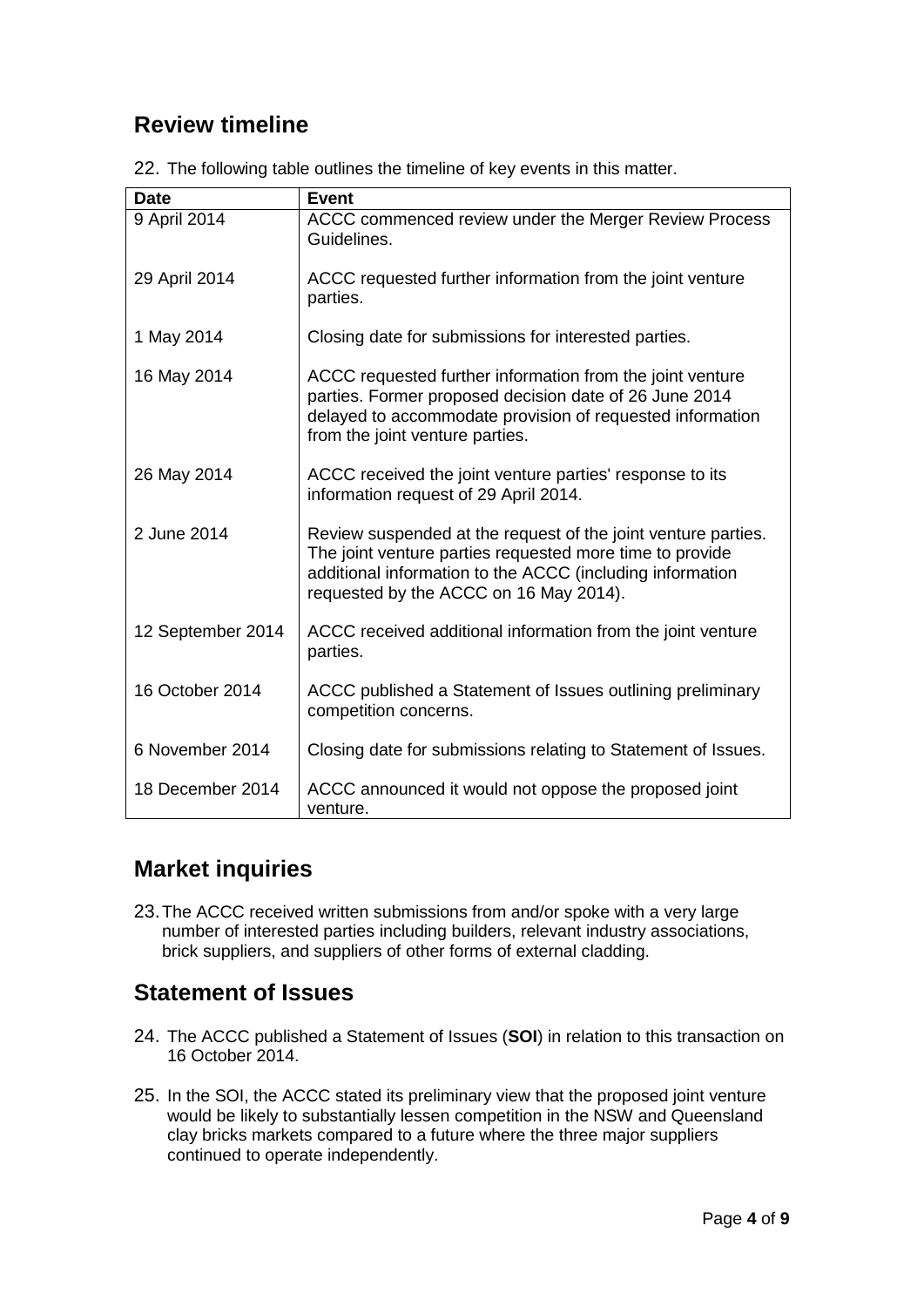- 26. The ACCC also expressed the preliminary view that the proposed joint venture *may* substantially lessen competition for the supply of clay bricks in Victoria and South Australia. CSR does not manufacture bricks in Victoria and Boral does not manufacture bricks in South Australia, however the activities of the two businesses still overlapped, with CSR and Boral relying on interstate supply to service Victoria and South Australia, respectively.
- 27. In the SOI, the ACCC sought further information from market participants in relation to the likely future without the proposed joint venture. Market responses to this issue, along with extensive material provided by the joint venture parties, informed the ACCC's final decision as discussed further below.

## **Market definition**

- 28. The relevant markets were considered to be the markets for supply of clay bricks in each of NSW (including ACT), Queensland, Victoria, South Australia and Tasmania.
- 29. In reaching its conclusion, the ACCC assessed a range of other external cladding products to determine whether they were in the same market as clay bricks. These products included:
	- autoclaved aerated concrete (AAC), the main brand of which is Hebel
	- fibre cement
	- concrete wall panels
	- concrete masonry, and
	- structural insulated panel systems.
- 30. The ACCC recognised that the use of these other external cladding materials has increased, while the use of clay bricks has decreased, in the past 20 years. This has in part been due to the trend towards construction of multi-residential dwellings, for which clay bricks are less commonly utilised.
- 31. The ACCC also recognised that the use of these other external cladding materials may increase in the future, largely due to an ongoing shortage of bricklayers and consequently increased costs to secure bricklaying labour. However, this potential shift in demand away from bricks is associated with factors that are external to clay brick suppliers, rather than being due to the pricing behaviour or other competitive dynamics between suppliers of external cladding products.
- 32. The ACCC concluded that other external cladding products are not currently close substitutes for clay brick, or likely to be in the foreseeable future. The ACCC's market inquiries generally identified that residential demand for clay brick is derived from the preferences of end-use customers who prefer clay brick for its aesthetic appeal as well as perceived functional qualities such as low maintenance and durability.
- 33. Therefore, an attempted 5-10% price increase in clay bricks is unlikely to be defeated by the availability of other external cladding materials. While other external cladding materials are often used in combination with clay bricks to add aesthetic appeal to the façade and other exteriors of a home, in these cases,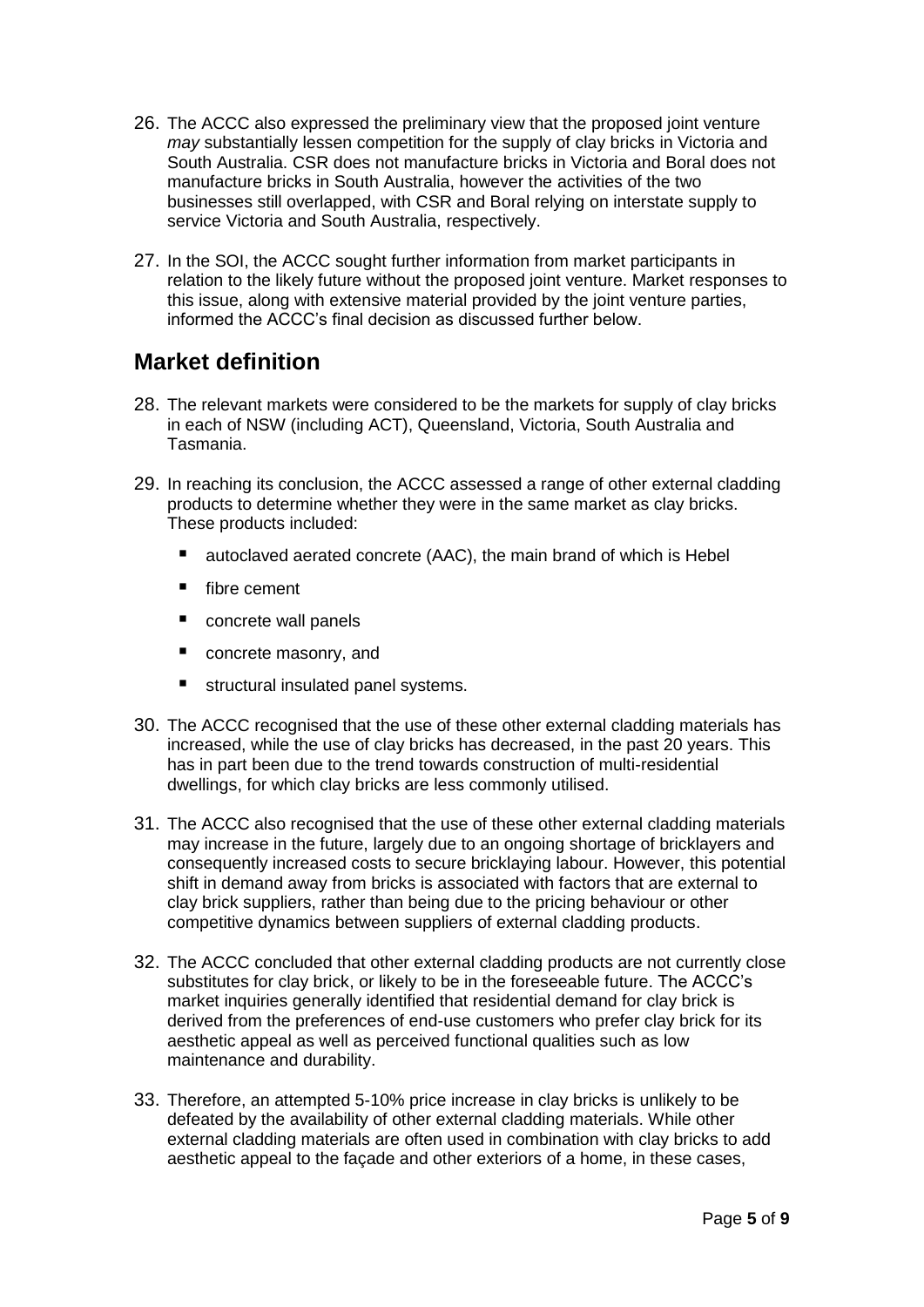alternative external materials are complements to, rather than substitutes for, clay brick.

- 34. The ACCC considered the likely competition effects of the proposed joint venture on the basis of markets for supply of clay bricks, which encompass both face and common bricks. The ACCC analysed the ability for customers to switch between face and common bricks, and for brick manufacturing plants to viably switch between face and common brick production. However, the ACCC did not find it necessary to form a concluded view as to whether face and common bricks may be more appropriately considered separate markets as it did not materially affect the ACCC's competition assessment.
- 35. The ACCC defined state-based markets for the manufacture and supply of clay bricks. This was based on the results of the ACCC's inquiries which identified that the major clay brick suppliers contract with customers on a state basis, clay brick prices vary somewhat depending on the state, and price increases are implemented on a state-by-state basis. Also, transport costs for clay bricks can be high relative to the total value of the product meaning that most clay brick demand is supplied by plants located in the same state as that customer demand arises (although, as noted above, the major clay brick suppliers do supply some clay bricks interstate).

### **Likely future with and without the proposed joint venture**

- 36. Section 50 of the Act prohibits mergers or acquisitions that would have the effect, or be likely to have the effect of substantially lessening competition in a market. In assessing a proposed acquisition pursuant to section 50 of the Act, the ACCC considers the effects of the acquisition by comparing the likely future competitive environment post-acquisition if the acquisition proceeds (the "with" position) to the likely future competitive environment if the acquisition does not proceed (the "without" position) to assist in determining whether the proposed acquisition is likely to substantially lessen competition in any relevant market.
- 37. In the case of some mergers under review by the ACCC, it is claimed that the target business is failing and will exit the market absent the proposed acquisition. As noted in the ACCC's Merger Guidelines, to demonstrate that a merger will not substantially lessen competition due to the prospective failure of one of the merger parties, it is generally necessary to show that:
	- the relevant firm is in imminent danger of failure and is unlikely to be restructured without the merger
	- **EXEDER** in the absence of the merger, the assets will leave the industry, and
	- the likely state of competition with the merger would not be substantially less than the likely state of competition after the target has exited and the target's customers have moved their business to alternative sources of supply.
- 38. These considerations may also be relevant when the ACCC is assessing a claim that a specific business (but not the remainder of the company or corporate group) is failing and likely to exit the relevant market absent the proposed acquisition. The ACCC carefully examines and verifies such claims. This can include examinations of senior executives from the target firm as well as third parties, examination of accounts and other financial information, review of board papers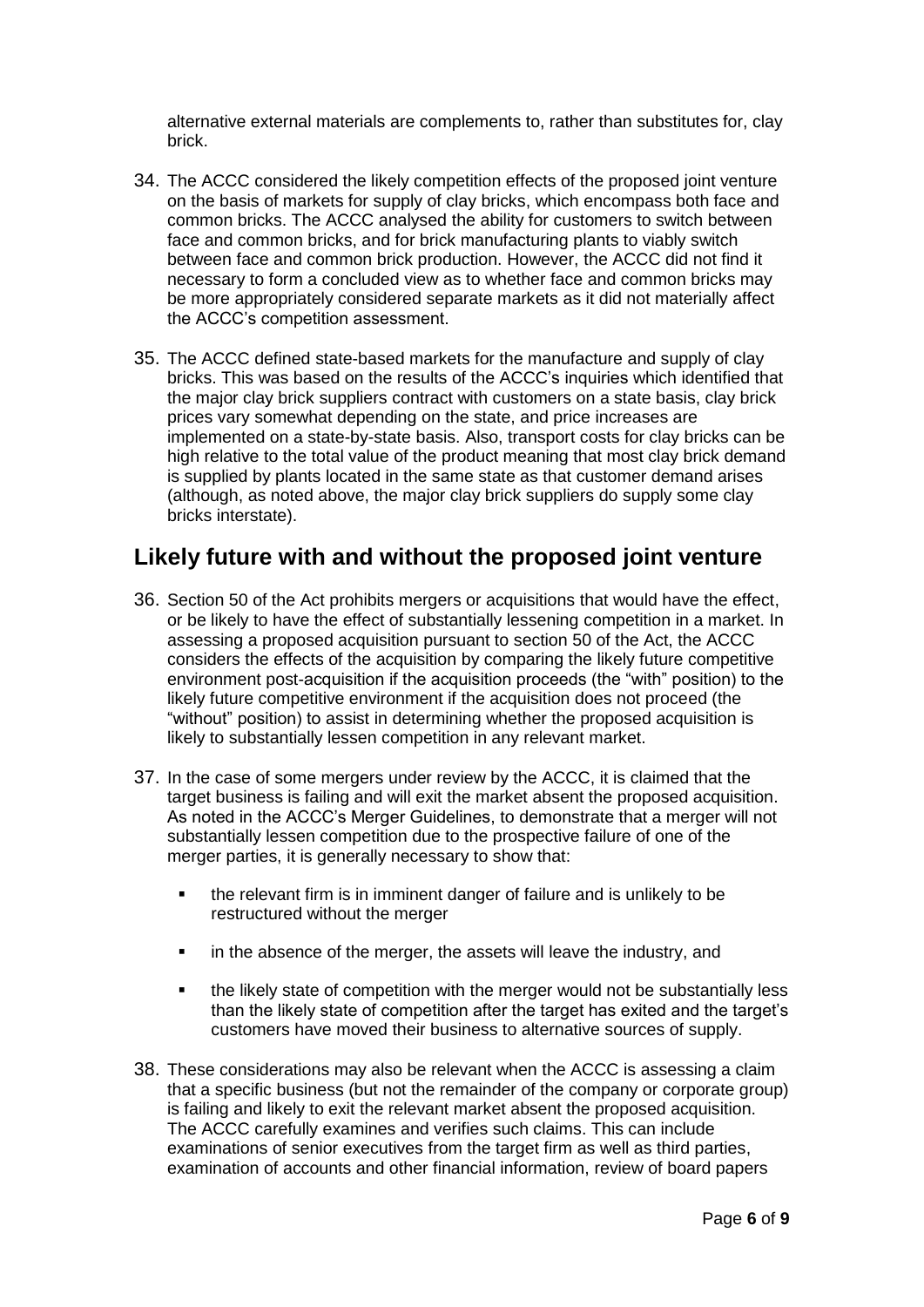and other documents, with particular weight being given to those created before the proposed acquisition was contemplated.

#### CSR and Boral's clay brick businesses

- 39. In its review of CSR and Boral's proposed joint venture, the ACCC considered whether, in the absence of the proposed joint venture, Boral and CSR would remain competitors or whether Boral and/or CSR as well the key assets would exit brick supply in one or more of the relevant markets. In considering this issue, the ACCC conducted market inquiries and took into account publicly available information. In addition, extensive confidential information provided by CSR and Boral and other interested parties was considered.
- 40. The ACCC also took into consideration:
	- the evidence of a senior Boral executive as to the likelihood of exit and why there were no suitable alternative options to the proposed joint venture,
	- the historical and forecast financial performance of Boral's brick business, and
	- **n** information evidencing the long-term structural decline in demand for clay bricks and historic performance of the clay brick manufacturing industry as a whole.
- 41. The ACCC formed the view that, in the absence of the proposed joint venture, CSR would not be likely to exit the supply of clay bricks in any relevant market. However, the ACCC concluded that Boral would be likely to exit the supply of clay bricks in the relevant markets and realise the land value of its manufacturing plants.
- 42. The ACCC then assessed whether, without the proposed joint venture, another party would be likely to acquire Boral's brick business and continue to use Boral's brick manufacturing assets, thus providing an independent competitive constraint in the markets in comparison to the future with the proposed joint venture.
- 43. The ACCC conducted inquiries with market participants, and took into account the low rates of return achieved by brick suppliers, the long term structural decline of the brick manufacturing industry, and the impracticality of physically moving a brick kiln to a new site.
- 44. In particular, the ACCC had regard to a range of detailed information about Boral's financial position, including a comparison of the underlying value of Boral's clay brick sites in NSW and Victoria and the value of the ongoing brick operations in those states. This was a critical component of the ACCC's assessment and involved a detailed review of internal Boral documents and independent valuation reports that had been prepared for Boral management by qualified valuers.
- 45. Based on all of this information, the ACCC concluded that it was unlikely that any other party would be interested in purchasing Boral's brick manufacturing sites in NSW, Victoria and Queensland (for use in brick manufacturing rather than an alternative use) at a price equal to or higher than their underlying land value. Accordingly, the ACCC concluded that, in the absence of the proposed acquisition, it was likely that Boral's clay brick manufacturing assets in these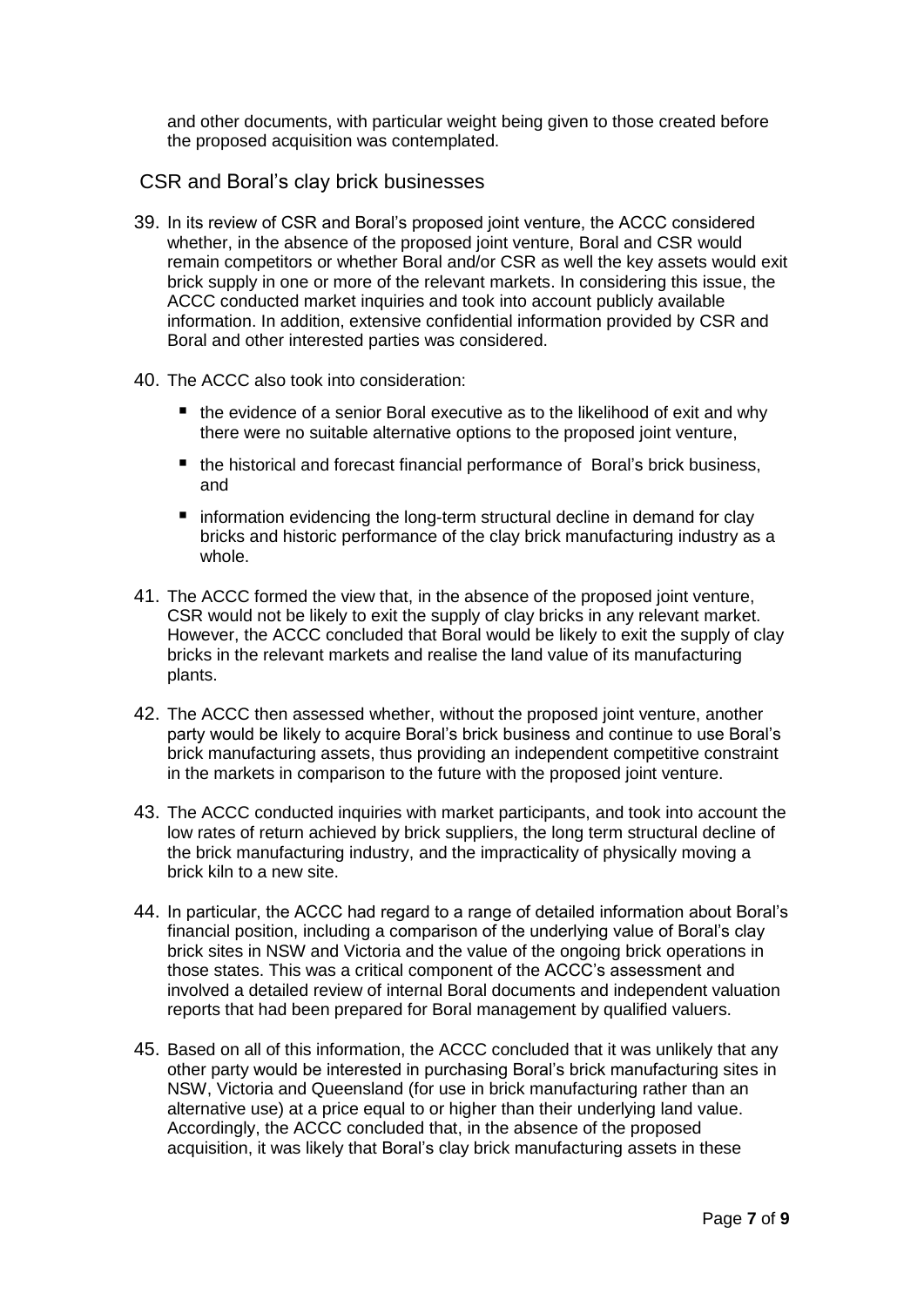states would effectively leave the relevant markets as Boral sold the clay brick sites to realise the significant underlying land value.

Conclusion - likely future without the proposed joint venture

- 46. As set out above, the ACCC concluded that, without the proposed joint venture, it was likely that Boral would exit the supply of clay bricks in eastern Australia and realise the land value of its manufacturing sites in NSW, Victoria and Queensland.
- 47. This conclusion was critical to the ACCC's assessment of the proposed joint venture. Having reached this conclusion, the ACCC considered whether the likely future with the proposed joint venture would be likely to be substantially less competitive when compared with the likely future without the proposed joint venture (in which Boral and its clay brick manufacturing assets would be likely to exit the relevant markets).

## **Competition analysis**

- 48. The ACCC considered that, consistent with the preliminary view it expressed in the SOI, the proposed joint venture raised significant competition concerns if Boral (or an alternative owner/s of Boral's assets) was likely to have continued supplying clay bricks absent the proposed joint venture.
- 49. In comparison to the status quo, the proposed joint venture would effectively create a duopoly of major brick suppliers in New South Wales and Queensland. This would be likely to materially reduce the intensity of competition between the remaining two major clay brick suppliers, and/or result in a general reduction in competitive tension.
- 50. The proposed joint venture would also be likely to alter the nature of interdependence between rivals, such that the joint venture entity and Austral Bricks would be more likely to independently reach the conclusion that it would be in their interests to tacitly coordinate their key commercial decisions, such as price increases and/or production capacities. This coordination would not require any explicit communication or commitment between the rivals. Rather, they would each act in their own self-interest, taking into account each other's likely actions and reactions.
- 51. The ACCC did not identify any smaller actual or potential clay brick suppliers which would have the ability and/or incentive to competitively constrain the actions of the joint venture entity and/or Austral Bricks. In particular, the ACCC considered that the small brick suppliers generally operate in niche segments of the relevant markets, and/or operate on a very small scale which is incapable of having any material impact on the major brick suppliers.
- 52. Due to significant barriers to entry and expansion, and the structural decline of the industry, the ACCC did not consider it likely there would be new entry or expansion on a scale that would be competitive with the major suppliers in the relevant markets.
- 53. Despite this, having formed the view that it was likely that Boral would leave the relevant markets and that its clay brick manufacturing assets would leave the industry if the proposed joint venture did not proceed, the ACCC did not consider the future state of competition with the proposed joint venture to be substantially